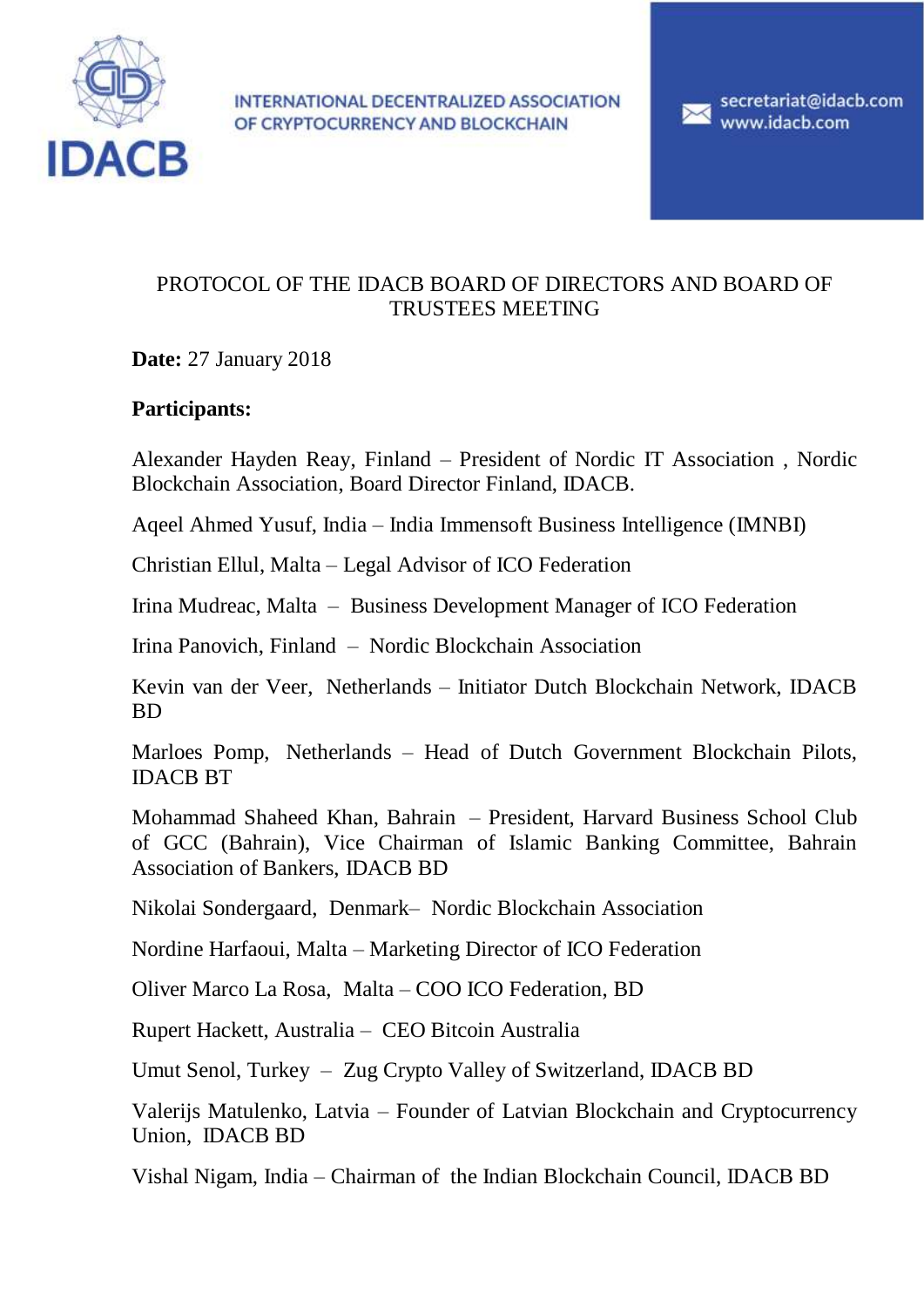The meeting was joined online by:

Soula Louca – Cyprus - Professor Director in Blockchain Initiative School of **Business** 

Asse Sauga – Estonia - Krüptoraha Liit

# **Agenda of the meeting:**

- Development of uniform approaches to the ICO standards on the basis of the creation of the regional branches and their association under the auspices of the Association (AML/KYC)

- Exchange of experience in the implementation of blockchain in state regulation

- Development of unified approaches to the legislative regulation of the Block and the Crypto-currency in the international legislation

- Creation of a unified knowledge database for relevant educational courses

- Crypto professions students exchange
- International consulting
- Formation of the base of large crypto-investors
- Development of Public Education Programs online

# **Ideas and concerns**

- 1. National coalition of the IDACB Members based on national or regional interests and peculiarities within the IDACB Association. Each regional unit can independently decide on the internal division of the committees and thematic units. The number of representatives within national units is unlimited. Each unit should provide the International Secretariat IDAC with the information about its internal structure and head positions.
- 2. Safe ICO. The decision to create neutral community of investors and professionals in ofder to give guidelines how to invest safely was taken. The database of ICOs and the Board of advisers should be formed. The Board should never promote the cases directly but check and rate.
- 3. There is no legal framework of crypto currency exchange. IDACB certificated unified standards are needed to be developed.
- 4. IDACB Educational and training standards and certification. Training programs for undergraduates, young professionals and government representatives with academic knowledge and digital innovations combined should be launched to promote the long-term development of the industry.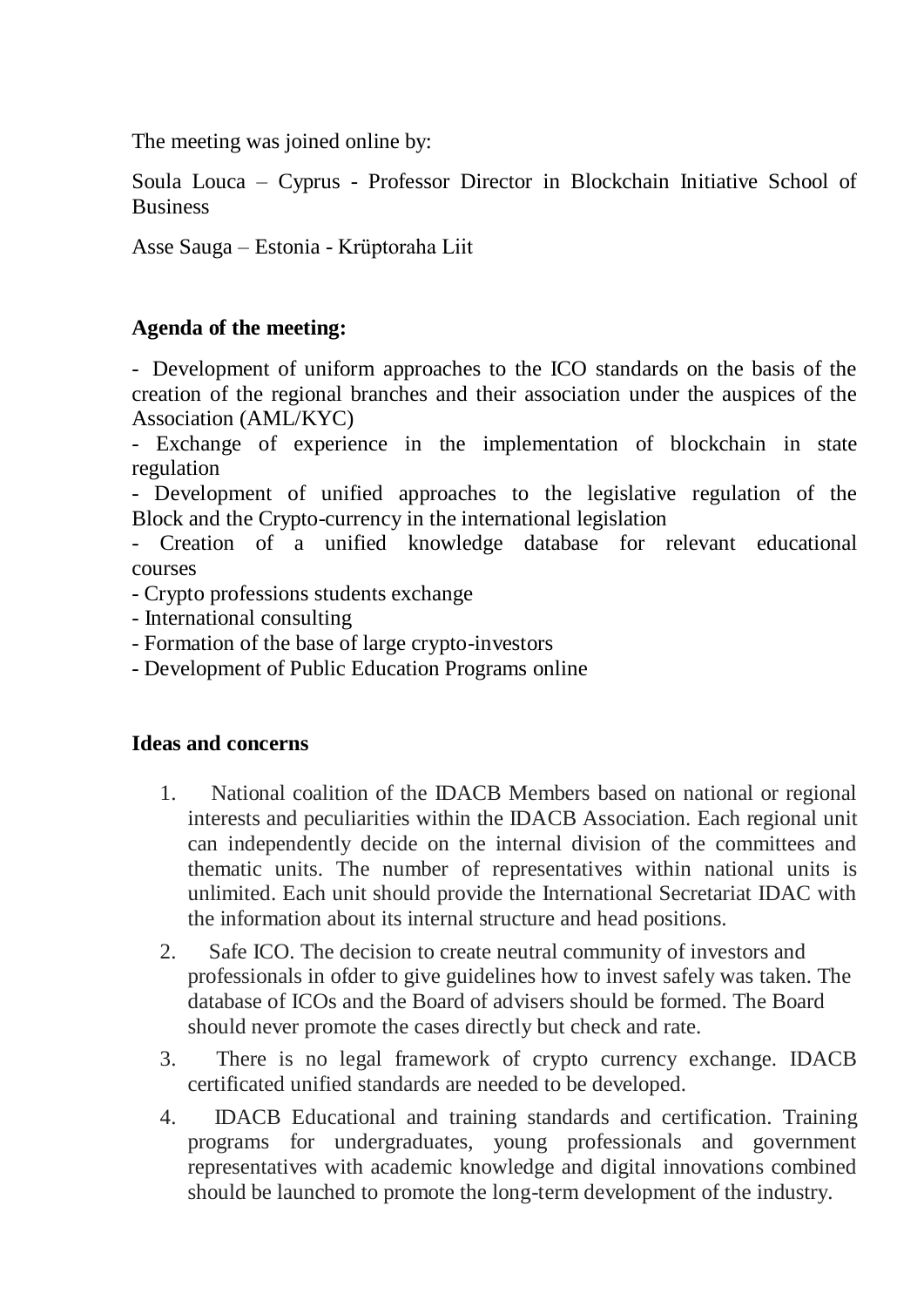5. Consumers` data protection

### **Current situation in country-members, suppositive moving forwards and benefit from being an IDACB member**

### **Malta**

**Current**: Virtual currency act

**Moving forward**: Regulation, ICO should be outside regulation but with some framework that states best practices –sending crypto to crypto, crypto to fiat and vice versa. Main priority is a government training.

**IDACB:** Create an open-minded community

#### **India**

**Current state:** Adoption of blockchain and its implementation solutions. For example, there has been significant focus on due diligence (KYC, AML procedures before legalising ICO).

**Moving forward:** Creation of one single platform for finance – one authentication method and technology standards. Main priority is to make it hack resistant.

**IDACB:** Unified certification

### **Australia**

**Current:** ATRC – regulation, digital currency exchange has to be licensed by April  $3<sup>rd</sup>$  2018, puts digital currency transaction under KYC, AML act. ADCA – forming a code of conduct for ICO at an early stage.

**Moving forward:** Work towards forming a standard of security, security agency collaboration at the moment.

**IDACB:** Conversation towards developing standard and then having support from the association.

# **Nordics**

**Norway –** crypto not being regulated as currency but rather as an asset.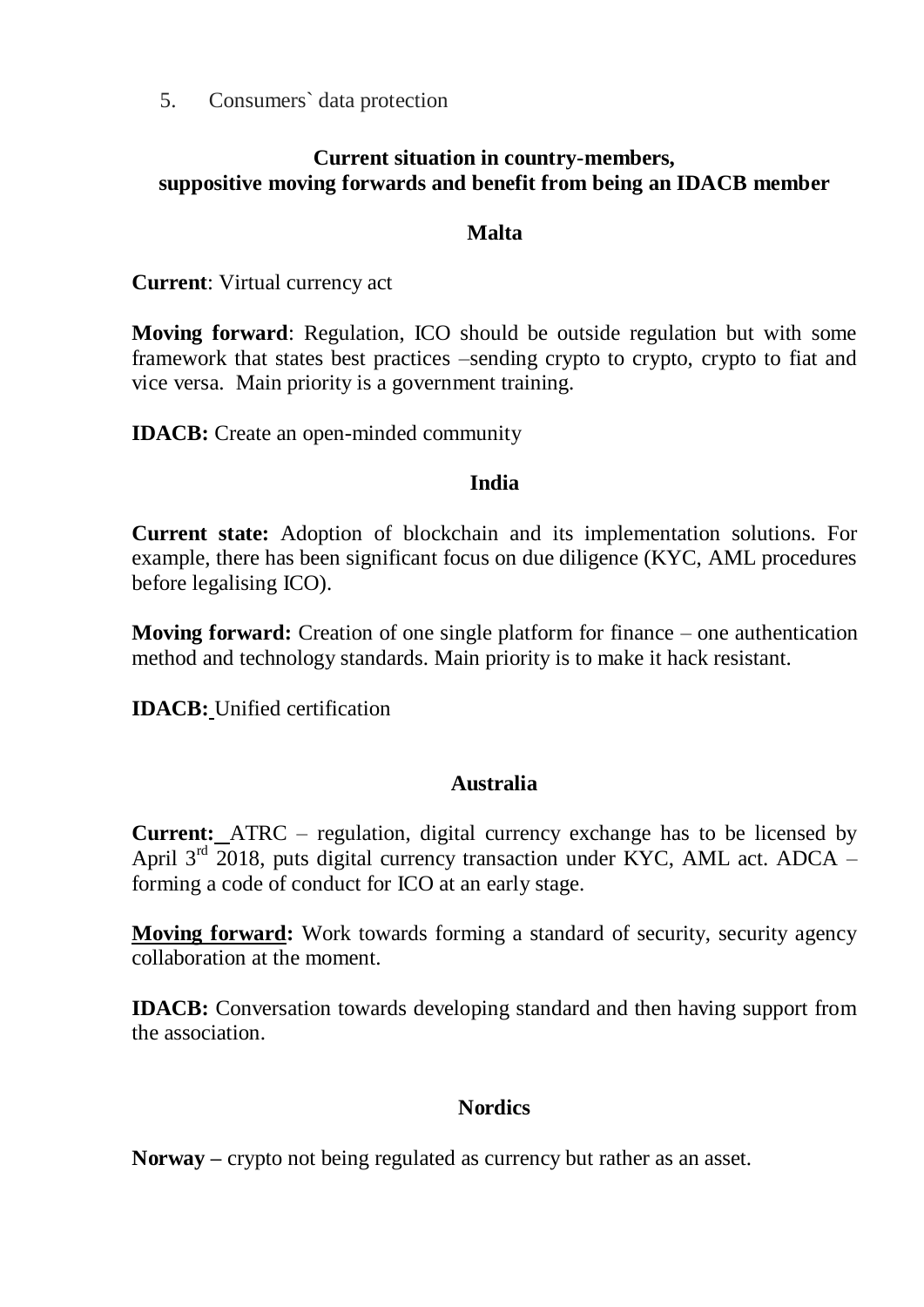**Sweden** – different test runs, prototyping land registries on blockchain, immigration files regarding tax info and institutions.

**Denmark –** lenient on registration, tax authorities lack information and knowledge to fully understand what is going on, experts say it is a matter of time – depends on EU regulation in 2019.

**Moving forward**: Work towards creating education and training frameworks to roll out pilot projects. Focus on municipalities where the pilot projects could be implemented. Collaborate closely with the government, students, start ups and companies to create a blokchain ecosystem.

**IDACB:** Help with knowledge sharing and resources. For example, legislation and certification. Ensure that the ethical and moral values are considered when developing IDACB

### **Netherlands**

**Current:** Active in blockchain both public, private, communities, universities. Talk with every entity. Central Bank of Netherlands engaged in a hearing and are active in the field.

**Moving forward:** ICOs – support self-regulation and keep the community going

**IDACB:** Code of conduct collaboration. Developing countries and social good. Make the world a better place.

#### **Latvia**

**Current:** Regulation of the exchange of crypto is not regulated but not forbidden, so there is not a law yet. All internal regulators (taxation and ministry of economics) get centralised direction from external regulator. The government is very much interested in blockchain rather than cryptocurrencies – property, insurance, logistics (trade) – there is no funding for Latvia.

**Moving forward**: Need to create a platform for logistics and social security.

**IDACB:** Support for the young specialists, establish regulations that would eliminate the fake ICOs.

#### **Estonia**